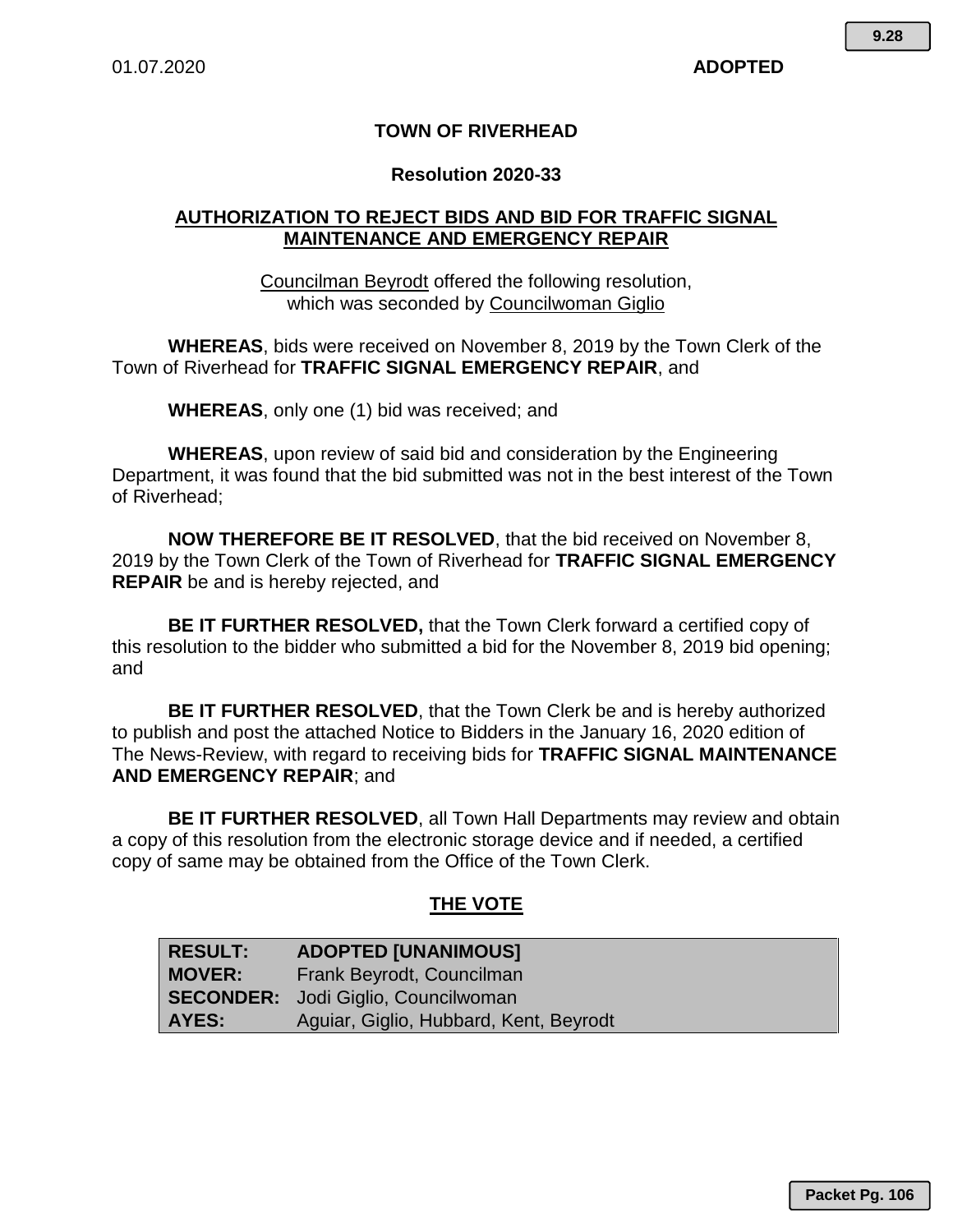## **FISCAL IMPACT STATEMENT OF PROPOSED RIVERHEAD TOWN BOARD LEGISLATION**

| Type of Legislation<br>А.<br>Resolution X<br>Local Law                                                                                                                                                                                                                   |                                                   |                     |  |
|--------------------------------------------------------------------------------------------------------------------------------------------------------------------------------------------------------------------------------------------------------------------------|---------------------------------------------------|---------------------|--|
| Title of Proposed Legislation: Authorization to Reject Bids and Bid for Traffic Signal Maintenance and Emergency Repair<br>В.                                                                                                                                            |                                                   |                     |  |
| Purpose of Proposed Legislation:<br>C.                                                                                                                                                                                                                                   |                                                   |                     |  |
| Will the Proposed Legislation Have a Fiscal Impact?<br>Yes<br>No l<br>$\times$<br>D.                                                                                                                                                                                     |                                                   |                     |  |
| If the answer to section D is "yes", select (a) or (b) below and initial or detail as applicable:<br>Е.                                                                                                                                                                  |                                                   |                     |  |
| The fiscal impact can be absorbed by Town/department existing resources set forth in approved Town Annual Budget<br>(a)<br>(example:routine and budgeted procurement of goods/services)*if selecting E(a), please initial then skip items F,G and<br>complete H,I and J; |                                                   |                     |  |
| or<br>The description/explanation of fiscal impact is set forth as follows:<br>(b)                                                                                                                                                                                       |                                                   |                     |  |
| If the answer to E required description/explanation of fiscal impact (E(b)), please describe total Financial Cost of Funding over<br>F.<br>5 Years                                                                                                                       |                                                   |                     |  |
| <b>Proposed Source of Funding</b><br>G.<br>Appropriation Account to be Charged:                                                                                                                                                                                          |                                                   |                     |  |
| Grant or other Revenue Source:                                                                                                                                                                                                                                           |                                                   |                     |  |
| Appropriation Transfer (list account(s) and amount):                                                                                                                                                                                                                     |                                                   |                     |  |
|                                                                                                                                                                                                                                                                          |                                                   |                     |  |
| H. Typed Name &<br>Title of<br>Preparer: Teresa<br><b>Baldinucci</b>                                                                                                                                                                                                     | I. Signature of Preparer                          | J. Date<br>12/23/19 |  |
|                                                                                                                                                                                                                                                                          | eresa Baldinucci<br>1/7/2020<br>Teresa Baldinucci |                     |  |
| K. Accounting Staff<br>Name & Title                                                                                                                                                                                                                                      | L. Signature of Accounting Staff                  | M. Date<br>12/30/19 |  |
| William Rothaar,<br>Accounting                                                                                                                                                                                                                                           | William Rothans                                   |                     |  |
| Department                                                                                                                                                                                                                                                               | <b>William Rothaar</b>                            |                     |  |